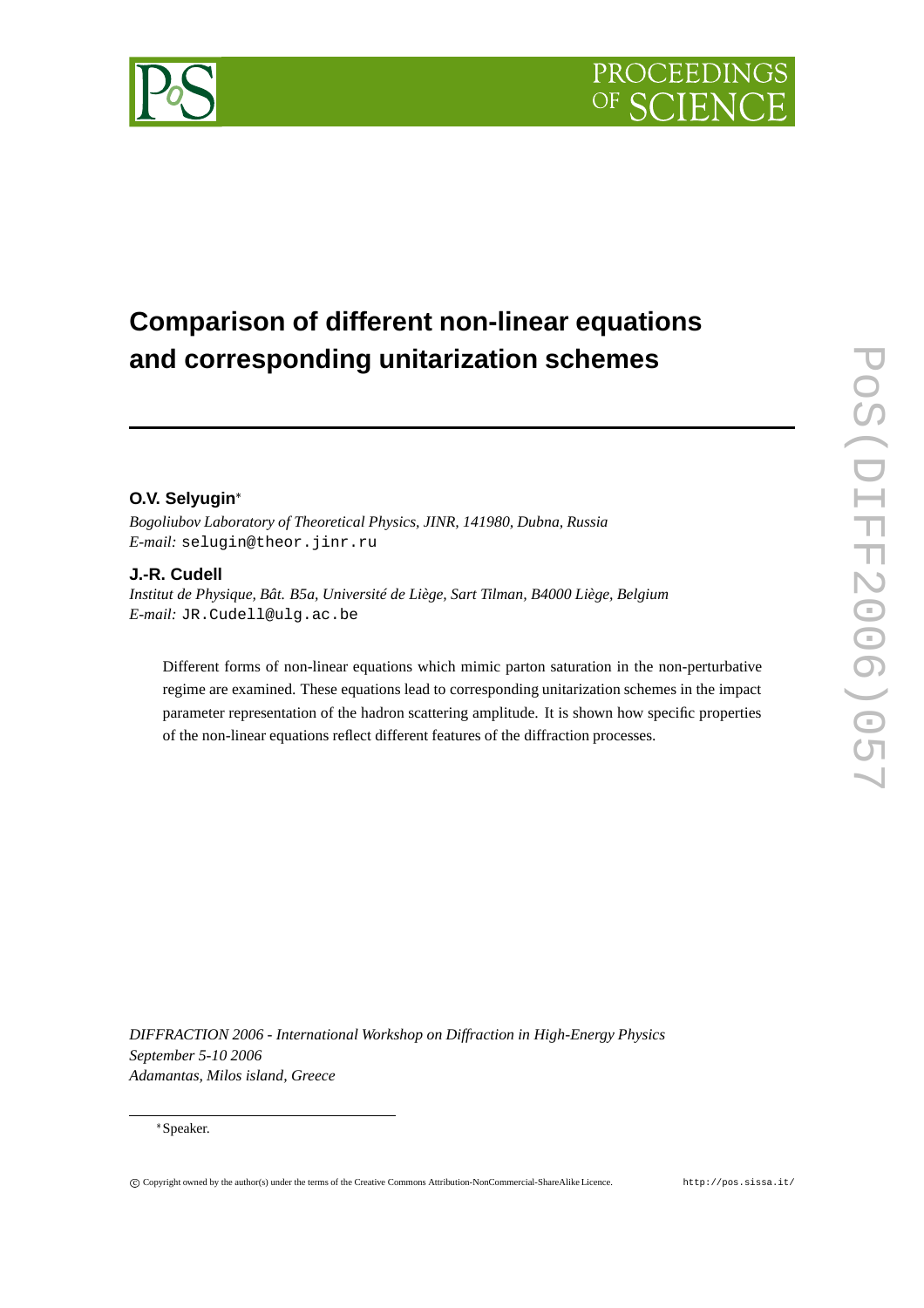## **1. Introduction**

Future experiments at the LHC will open a new page in the physics of hadron-hadron interactions. The new energy region promises many new physical phenomena. It is very likely that in this region the asymptotic properties of the hadron-hadron interaction will appear. These properties are connected with the first principles of the theory such as analyticity, unitarity and Lorenz invariance. In the momentum transfer representation, some asymptotic bounds were obtained many years ago. For example, the AKM (Auberson-Kinoshita-Martin) [1] theorem leads to possible oscillation at very small *t* in the elastic differential cross sections. Such oscillations may have already been discovered in the UA4/2 experiment [2, 3]. In the impact parameter representation, a more complicated picture appears. For example, the Froissart-Martin theorem based on the first principles establishes a bound on the growth of total cross sections [4] - they cannot grow faster than  $\log^2(s/s_0)$ . However, the Regge behavior and the linear BFKL equation lead to a power growth of the total cross sections. Obviously, this conflict requires a non-linear regime at super-high energies. This regime may be connected with the saturation of the density of the partons in hadron and can be related to the saturation of the unitarity bound only in the impact parameter representation.

The usual non-linear equations, such as the BK equation [5], are connected with perturbative and non-perturbative infrared effects that lead to the saturation regime at large impact parameters. Hence, they are not directly related to the Black Disk Limit (BDL)-saturation which in most models is connected with small impact parameters. Also, the models based on the color dipole representation of the high-energy interaction [6] suppress, for the most part, the soft hadron interaction. This is the reason why these models describes the hard interactions well. On the other hand, the BDL suppresses in most cases the hard component. It leads to an increase in the role of the soft component at super-high energies.

Unitarity of the scattering matrix,  $SS^+ = 1$ , is connected with the properties of the scattering amplitude in the impact-parameter representation as the latter is equivalent at high energy to a decomposition into partial-wave amplitudes. At high energies the scattering amplitude in the impact-parameter representation can saturate the unitarity bound of the overlapping function  $G(s, b)$  below some impact parameter  $b_i$ . One can impose the unitarity condition through various schemes. Two of them are based on an analytic implementation of unitarity: the first is the standard eikonal representation

$$
T(s,t) \sim i \int_0^\infty b \, db \, J_0(bq) \, [1 - \exp(-\chi(s,b)], \tag{1.1}
$$

with  $t = -q^2$ . The second corresponds to the *U* – matrix approach [7]:

$$
G(s,b) = U(s,b)/[1 - i U(s,b)].
$$
\n(1.2)

where  $U(s,b) = i\chi(s,b) = T_{born}(s,b)$ . In [8] it was shown that such a solution can lead to a nonstandard behaviour of the ratio  $\sigma_{el}/\sigma_{tot} \rightarrow 1$ , as  $s \rightarrow \infty$ .

These schemes lead to a decrease in the growth of  $\sigma_{tot}$ , but they predict very different energy regions for the onset of saturation. We show also [9] that such a decrease heavily depends on the profile in impact parameter dependence of the Born amplitude. In particular, if one takes the eikonal phase in the factorized form, one usually supposes that despite the fact that the energy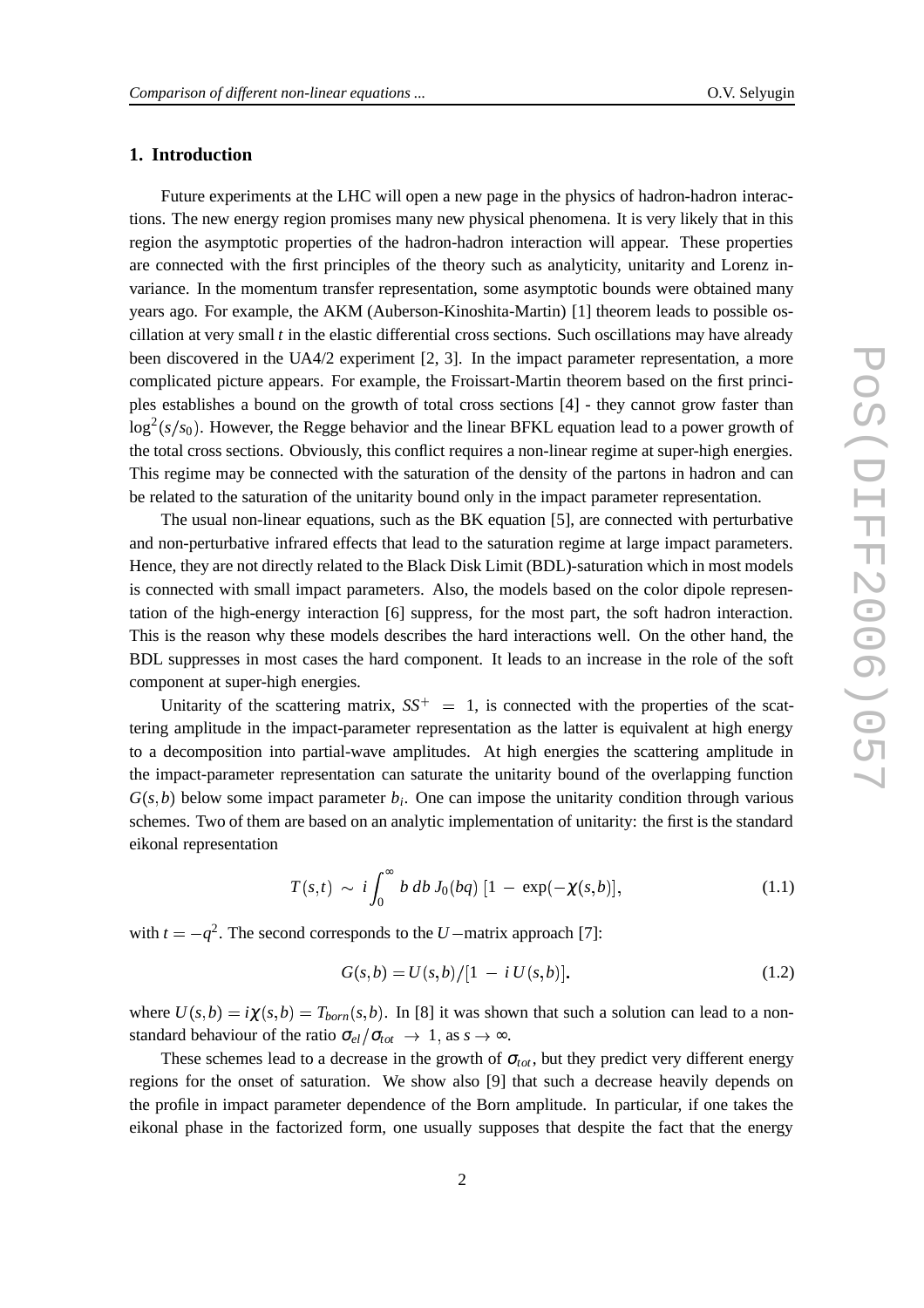dependence of  $h(s)$  can be a power of  $h(s) \sim s^{\Delta}$ , the total cross section will satisfy the Froissart bound  $\sigma_{tot} \leq a \log^2(s)$ . We find in fact that the energy dependence of the imaginary part of the amplitude and hence of the total cross section depends on the form of  $f(b)$ , *i.e.*, on the *s* and *t* dependence of the slope of the elastic scattering amplitude. For example, a power dependence on the impact parameter will still violate the Froissart-Martin bound after eikonalization.

#### **1.1 Saturation and non-linear equations**

Different approaches of the saturation of the scattering amplitude try to connect it with the non-linear saturation processes which have been considered in a perturbative QCD context [10, 11]. Such processes lead to an infinite set of coupled evolution equations in energy for the correlation functions of the multiple Wilson lines. In the approximation where the correlation functions for more than two Wilson lines factorize, the problem reduces to the non-linear Balitsky-Kovchegov (BK) equation [5].

It is unclear how to extend these results to the non-perturbative region, but one will probably obtain a similar equation. In fact we found simple differential equations that reproduce either the *U*-matrix or the eikonal representation.

Let us consider the saturation equation that has been used for many years in the various fields of physics - that is the logistic equation:

$$
\frac{\partial N}{\partial y} = d N (1 - \lambda N); \tag{1.3}
$$

This equation has a standard solution in the form

$$
N = f(b) e^{d\lambda y} / [1 + \lambda f(b) e^{d\lambda y}]. \tag{1.4}
$$

If, inspired by the BK results, we take  $d = \alpha(0) - 1$  with  $\alpha(0)$  the intercept of the Pomeron and use the evolution variable  $y = \log s$ , with  $\lambda = 1$ , Eq. (1.4) coincides with the standard *U*-matrix representation of the scattering amplitude obtained in the *U*-matrix formalism for  $\Im U(s, b) = s^{\Delta} f(b)$ . Hence, Eq. (1.4) extends the unitarized form of the scattering amplitude and is determined by the non-linear equation (1.3). We can see that the asymptotic regime  $(y = log(s) \rightarrow \infty)$  leads to a bound  $1/\lambda$  for the amplitude, and gives the standard BDL bound for  $\lambda = 1$ . We can use the same procedure [12] to obtain other unitarized forms of the scattering amplitude.

For example, from the non-linear equation

$$
\frac{\partial N}{\partial y} = d \left( 1 - \lambda N \right) \log(1 - \lambda N), \tag{1.5}
$$

we obtain a solution

$$
N = \frac{1}{\lambda} [1 - e^{-s^d/f(b)}].
$$
 (1.6)

The equation reproduces the extended eikonal (quasieikonal) form [13]. With  $\lambda = 1$ , Eq. (1.6) coincides with the standard eikonal form of the scattering amplitude in the impact parameter representation.

We show in Fig. 1 and Fig. 2 the dependence of these non-linear equations on the size of the intercept of the Pomeron and on the energy  $S = \sqrt{s}$  in the case  $\lambda = 1$ . We see that the qualitative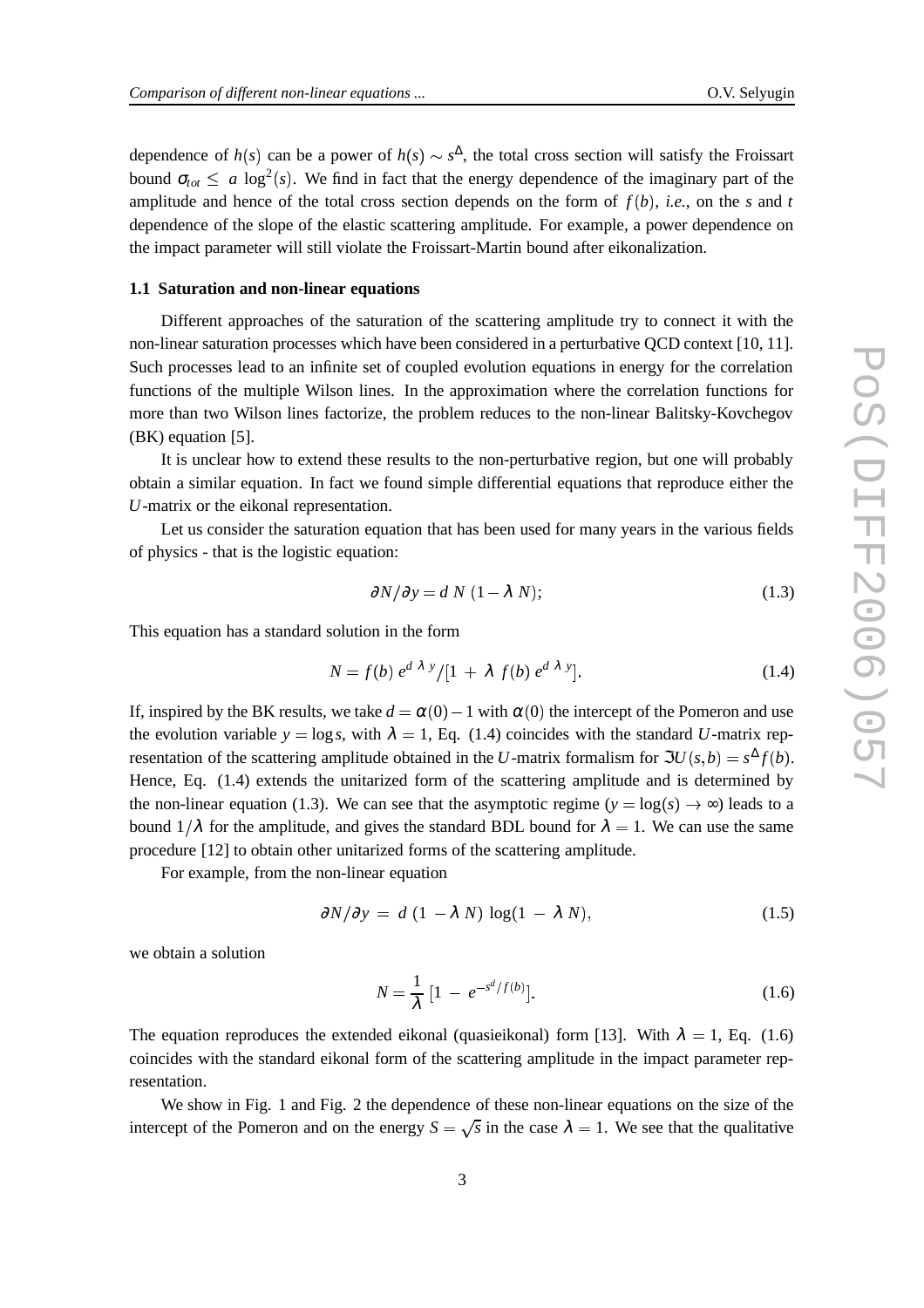

**Figure 1:**  $dN/dy$  for Eq. (1.2) - left - and for Eq. (1.5) - right -.

behavior of both equations is very similar. The derivative in Eq. (1.6) has a larger maximum at low *s* than that in Eq. (1.4). However, at large *s*, the situation in the opposite: the derivative in Eq. (1.4) exceeds that of Eq. (1.6).

We have shown that the most usual unitarization schemes could be recast into differential equations which are reminiscent of saturation equations [5]. Such an approach can be used to build new unitarization schemes and may also shed light on the physical processes underlying the saturation regime.



**Figure 2:** *dN dy* for Eq. (1.2) and for the Eq. ( 1.5)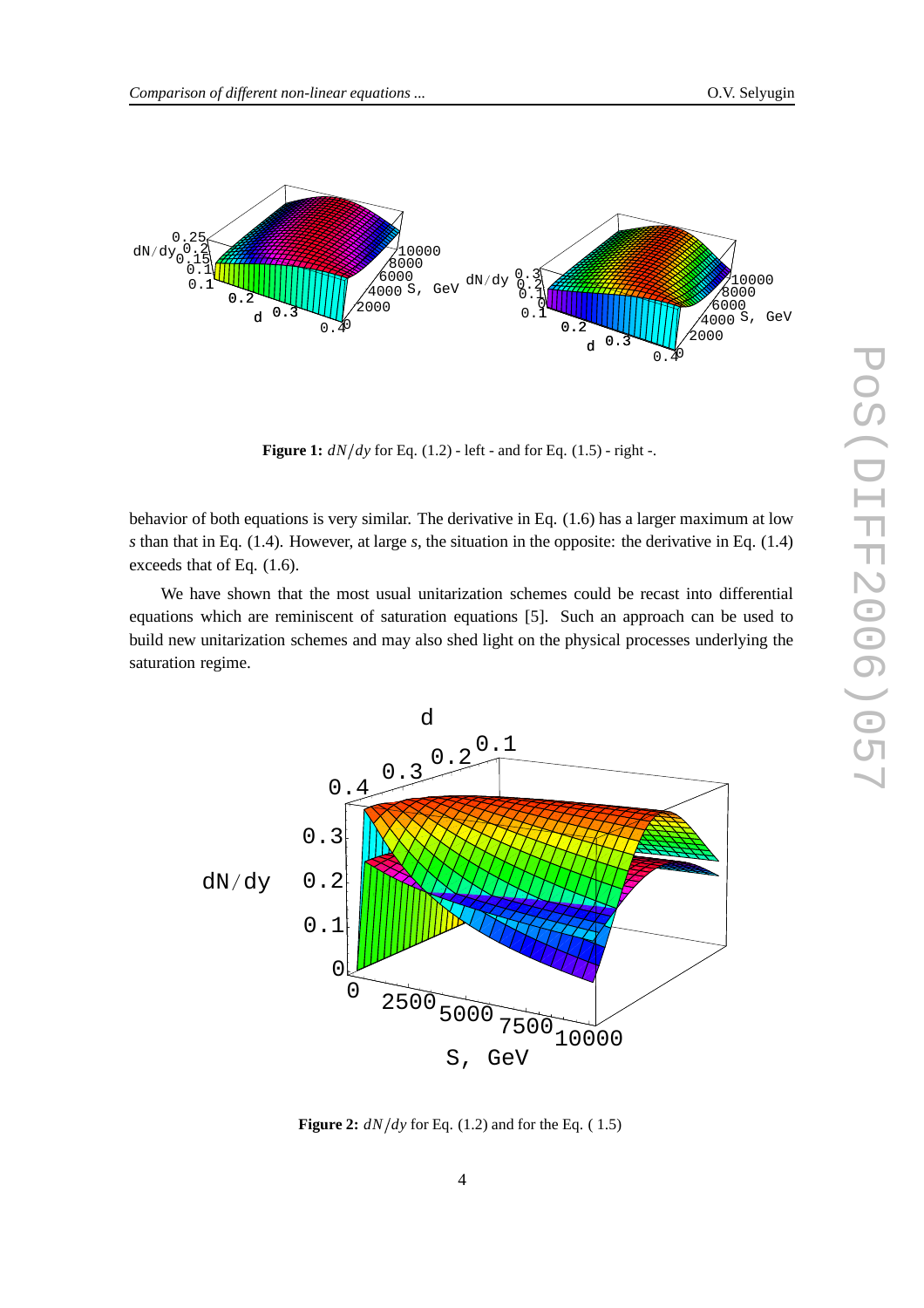As an example of other unitarization schemes, the equation

$$
\frac{\partial N}{\partial y} = dN_{bare}/dt \left[1 - N^2\right] \tag{1.7}
$$

has the unitarized solution

$$
G(s,b) = \tanh[N_{bare}]. \tag{1.8}
$$

#### **1.2 Unitarization**

Let us now compare the behavior of the scattering amplitudes in different unitarization schemes. They are given by

$$
F(s,t) = i \int_0^\infty b \, db \, G(s,b) \, J_0(q \, b), \tag{1.9}
$$

where  $G(s, b)$  is the overlapping function which depends on the scheme and satisfies the BDL bound  $G(s, b) \leq 1$ .  $G(s, b)$  is a function of *s*, *b*,  $N_{bare}$ , and

$$
N_{bare}(s,b) = i \int_0^\infty q \, dq \, F_{Born}(s,q) \, J_0(q \, b). \tag{1.10}
$$

If the Born scattering amplitude is in the Regge form

$$
F_{Born}(s, t) = i \, h \, s^d \, \exp(R^2/2 \, t) \tag{1.11}
$$

the corresponding form in the impact parameter representation is given by

$$
F_{Born}(s,b) = ih \frac{s^d}{2R^2} \exp(-b^2/(4R^2)).
$$
\n(1.12)

This Born amplitude will be the input of the different unitarization schemes.

Following the Van Hove normalization [14], the corresponding total cross section is

$$
\sigma_{tot}(s) = 4\pi \int_0^\infty b\left[G(s,b)\right] db. \tag{1.13}
$$

In Fig. 3, we show the total cross section for different unitarization schemes. For all the schemes, the Born amplitude was taken in the simplest Regge form (1.11) with the parameters corrsponding to the exchange of a hard Pomeron:

 $h = 0.1; R = 3 \text{ GeV}^{-1}; d = \alpha(0) - 1 = 0.4$ 

Here we want to compare the schemes directly. It is clear that if we make a fit to experimental data, the constant *h* can be different for different unitarization schemes.

We can see from Fig. 3 that at small energies ( $\sqrt{s}$  = 10 GeV) the total cross sections are practically the same for all unitarization schemes. At this energy the unitarized amplitude practically reduces to the Born amplitude. When the energy grows, the schemes differ most in an intermediate regime which corresponds to the energy region of approximately 30 GeV  $\leq \sqrt{s} \leq 200$  GeV. This regime corresponds to the growth of the overlapping function which is different in different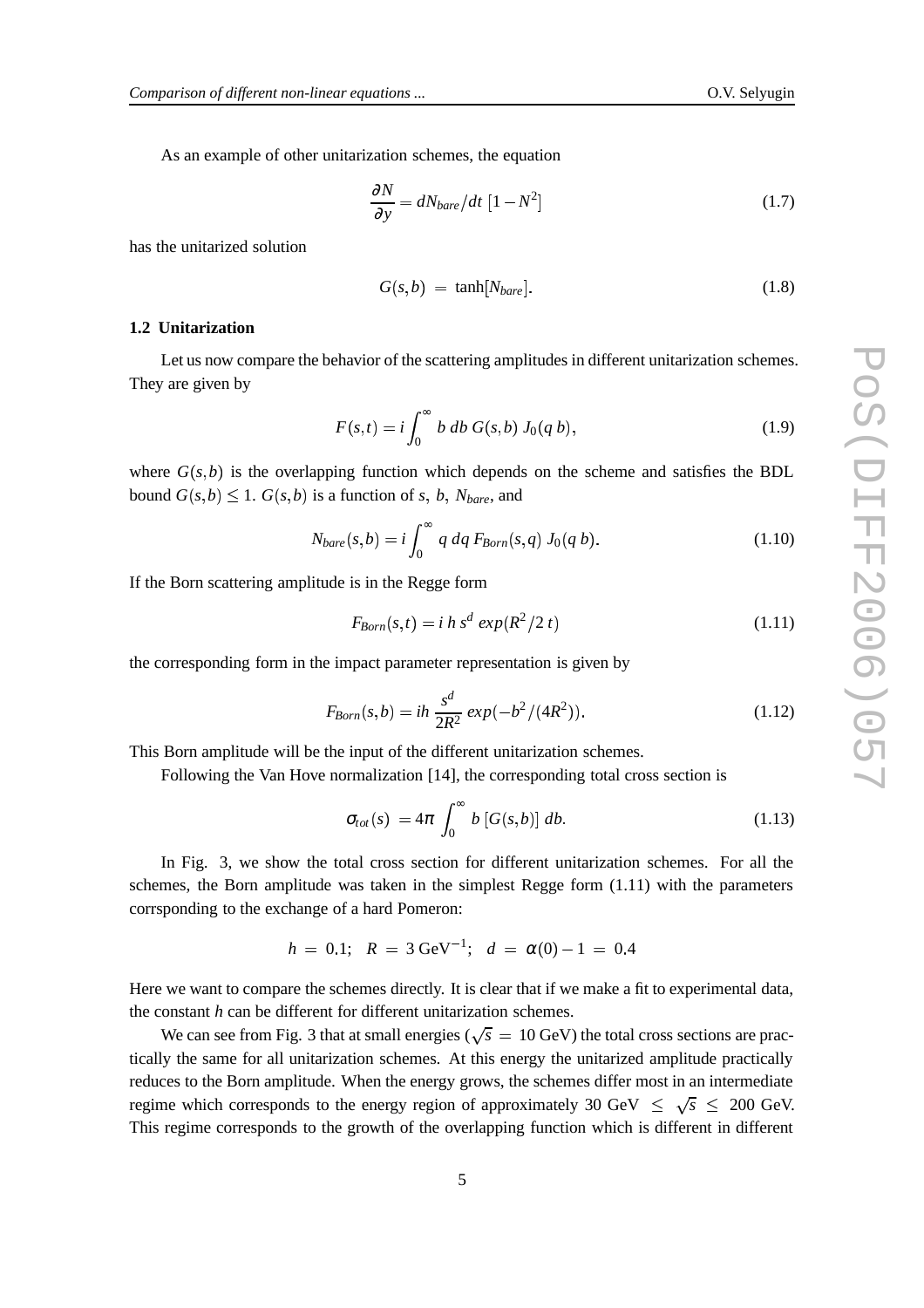

**Figure 3:** Total cross sections for different unitarization schemes. The hard, long-dashed and short-dashed lines correspond to the eikonal, the *U*-matrix and the tanh forms of unitarization.

unitarization schemes. However, when we come to the asymptotic regime (with saturation of the BDL bound) the difference ceases and the growth is practically the same in a wide energy region.

Hence, the asymptotics of all unitarization schemes are practically the same. Such a behavior leads to two methods of analysing experimental data. One is connected with a different contribution of the secondary Reggeons to the cross section. In this case, the asymptotics of the total cross sections can be exactly the same for different unitarization procedures. The second solution is obtained if we take the same contributions of the secondary Reggeons. The asymptotics of  $\sigma_{tot}$ will then have the same energy dependence but some quantitative difference between the different unitarization schemes. In this case, the comparison of the predictions for the total cross sections at LHC energies from the different fitting procedures with different unitarization schemes will point out the true unitarization scheme and the true form of the non-linear equation.

### **2. Conclusion**

In the presence of a hard Pomeron [15], the saturation effects can change the behavior of some features of the cross sections already at LHC energies. Hence, the problem of unitarization of the scattering amplitude will be very important for the analysis of experimental data.

Non-linear effects which work in the whole energy region supply an acceptable growth of the total cross sections. Saturation leads to a relative growth of the contribution of peripheral interactions. The most usual unitarization schemes can be recast into differential equations which are reminiscent of saturation equations. We can see that the different forms of the non-linear